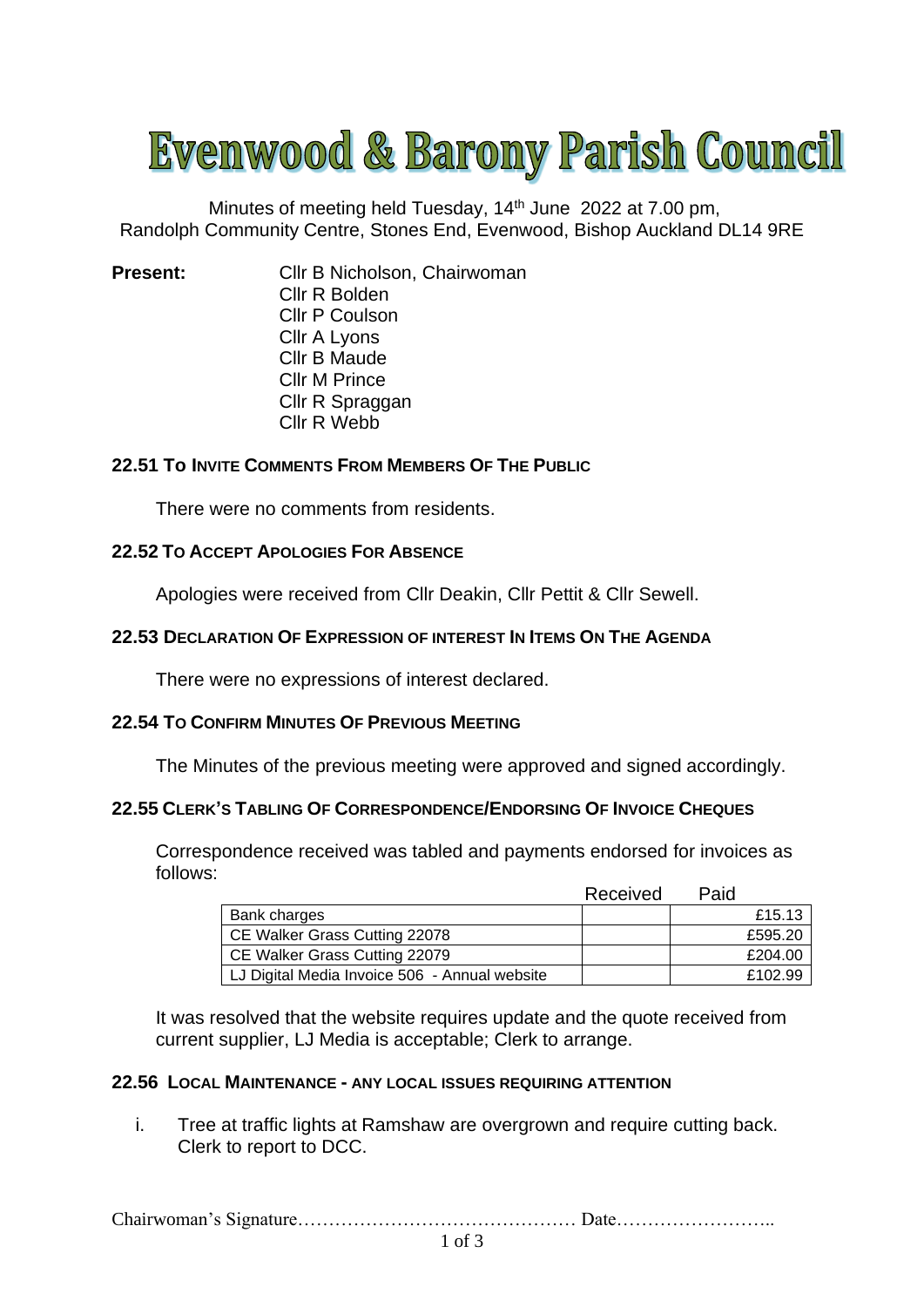- ii. It was confirmed that DCC have sent a sign off of the walkway at Ramshaw but it is reported as not being any better. It was advised that DCC do not remove cuttings when cutting
- iii. It was proposed and resolved that a replacement seat be purchased for Lands area. Clerk to arrange and request permission from DCC.
- iv. The Emergency Support initiative was reported to be an ongoing generic plan which the Parish Council would need to facilitate.

## **22.57 TO RECEIVE ALLOTMENTS UPDATE**

It was reported that there are horses being kept without permission on a Delaware Allotment. It was advised that 2 tenants at Delaware have historical permission to keep their horses and it was agreed that this requires further investigation.

### **22.58 TO RECEIVE WELFARE GROUND COMMITTEE UPDATE**

- It was reported that the Welfare Ground electric meter required £120 to bring it into credit. An additional £20 was added and a further £20 was added on  $6<sup>th</sup>$ June 2022. It is reckoned there is £1.35 per week standing charge before any electric is used; this requires consideration for long term management.
- It was reported that two cars are parking in the Randolph Centre and children are coming through a damaged wall from the Welfare Ground to reportedly purchase drugs. The police are aware of the drug issue and it was resolved that the damaged wall needs to be rebuilt. Clerk to obtain a quote.
- A funding initiative for sports activities during the summer holidays is available and the Randolph Centre and Welfare Ground will both be applying. It was proposed and agreed that the Parish Council will also sponsor a sports' coach 2 hours per week over the 6 weeks at a total cost of £300. Clerk to arrange payment in due course.
- It was resolved that, without the support of an 'invaluable go-to' individual for all small jobs relating to the Welfare Ground, the area would struggle to survive. It was resolved that £250 per year will be allocated to cover costs of petrol, equipment, fittings, etc incurred and this will be included in future precepts.
- Further to reports of damage to the cricket field equipment, it was highlighted that, whilst the Parish Council sympathise with any loss, the equipment is the responsibility of the cricketers. The Parish Council have been asked to consider CCTV and following discussion, it was resolved that, as agreed in the past in accordance with the Safeguarding Policy, the Parish Council cannot site CCTV on an open recreation ground. It was also highlighted that they do not have the resource to purchase or manage CCTV. It was reported that CCTV was discussed at a recent PACT meeting and the general consensus was that CCTV should be installed; it was advised by police at that meeting that funding can be obtained if the Parish Council agree to the installation. It was

Chairwoman's Signature……………………………………… Date……………………..